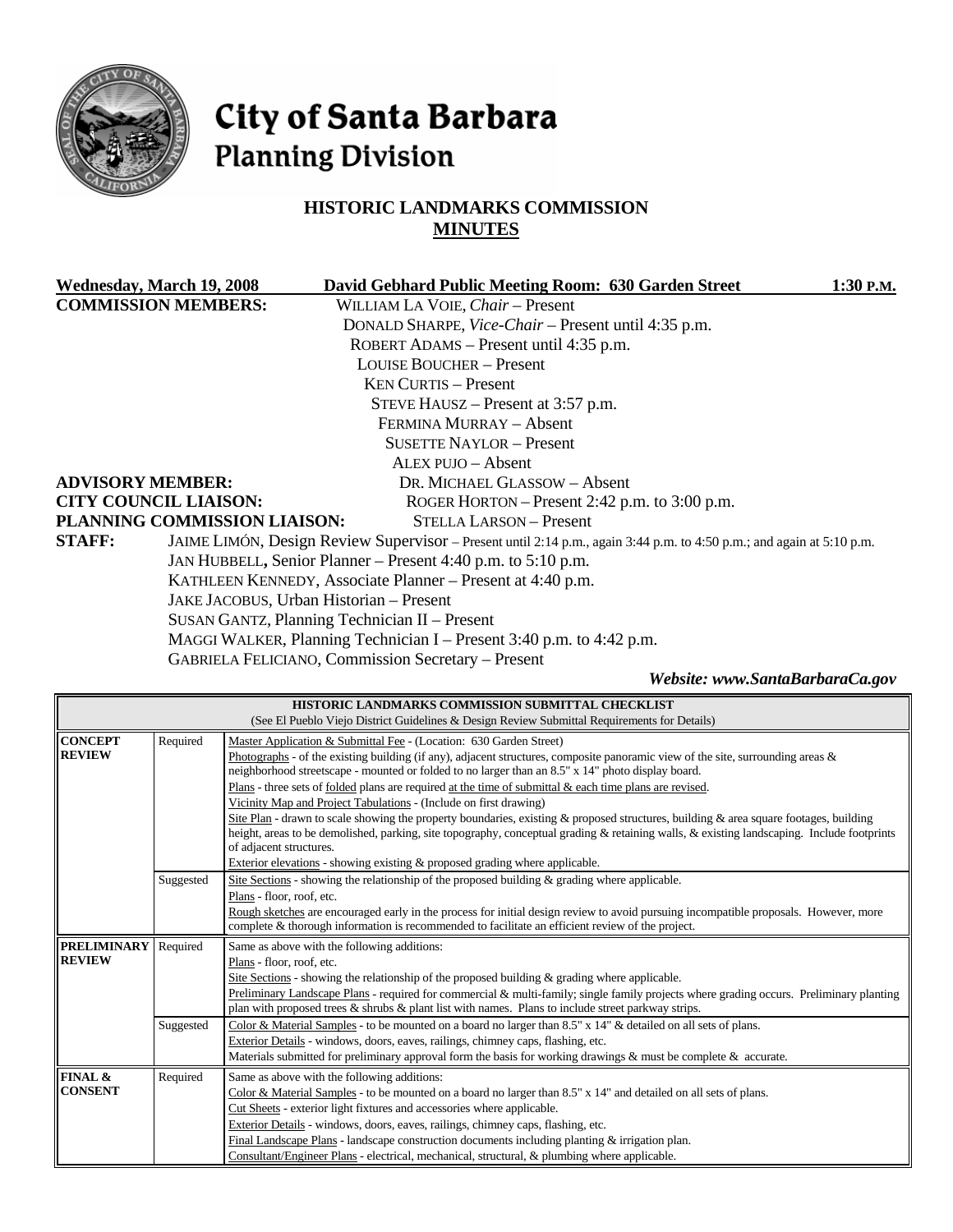#### **PLEASE BE ADVISED**

- \*\* All approvals made by the Historic Landmarks Commission (HLC) are based on compliance with Municipal Code Chapter 22.22 and with adopted HLC guidelines. Some agenda items have received a mailed notice and are subject to a public hearing.
- \*\* The approximate time the project will be reviewed is listed to the left of each item. It is suggested that applicants arrive 15 minutes early. The agenda schedule is subject to change as cancellations occur. Staff will notify applicants of time changes.
- \*\* The applicant's presence is required. If an applicant is not present, the item will be postponed indefinitely. If an applicant cancels or postpones an item without providing advance notice, the item will be postponed indefinitely and will not be placed on the following HLC agenda. In order to reschedule the item for review, the applicant must fill out and file a Supplemental Application Form at 630 Garden Street (Community Development Department) and submit appropriate plans.
- \*\* The Commission may grant an approval for any project scheduled on the agenda if sufficient information has been provided and no other discretionary review is required. Substitution of plans is not allowed, if revised plans differing from the submittal sets are brought to the meeting, motions for preliminary or final approval will be contingent upon staff review for code compliance.
- \*\* Preliminary and Final Historic Landmarks Commission approval is valid for one year from the date of the approval unless a time extension or Building Permit has been granted.
- \*\* The Commission may refer items to the Consent Calendar for Preliminary and Final Historic Landmarks Commission approval.
- **\*\* Items before the Commission may be appealed to the City Council. For further information on appeals, contact the Planning Division Staff or the City Clerk's Office. Said appeal must be in writing and must be filed with the City Clerk at City Hall within ten (10) calendar days of the meeting at which the Commission took action or rendered its decision. The scope of this project may be modified under further review.**
- \*\* **AMERICANS WITH DISABILITIES ACT:** In compliance with the Americans with Disabilities Act, if you need special assistance to participate in this meeting, please contact the Planning Division at (805) 564-5470. Notification at least 48 hours prior to the meeting will enable the City to make reasonable arrangements.
- **\*\* AGENDAS, MINUTES and REPORTS:** Copies of all documents relating to agenda items are available for review at 630 Garden St. and agendas and minutes are posted online at www.SantaBarbaraCa.gov/hlc. If you have any questions or wish to review the plans, please contact Susan Gantz, at (805) 564-5470 between the hours of 8:30 a.m. to 4:00 p.m., Monday through Thursday, and every other Friday.

#### **LICENSING ADVISORY:**

The Business and Professions Code of the State of California and the Municipal Code of the City of Santa Barbara restrict preparation of plans for certain project types to licensed professionals. Applicants are encouraged to consult with Building and Safety Staff or Planning Staff to verify requirements for their specific projects.

Unlicensed persons are limited to the preparation of plans for:

- $\triangleright$  Single or multiple family dwellings not to exceed four (4) units per lot, of wood frame construction, and not more than two stories and basement in height;
- ¾ Non-structural changes to storefronts; and,
- $\blacktriangleright$  Landscaping for single-family dwellings, or projects consisting solely of landscaping of not more than 5,000 square feet.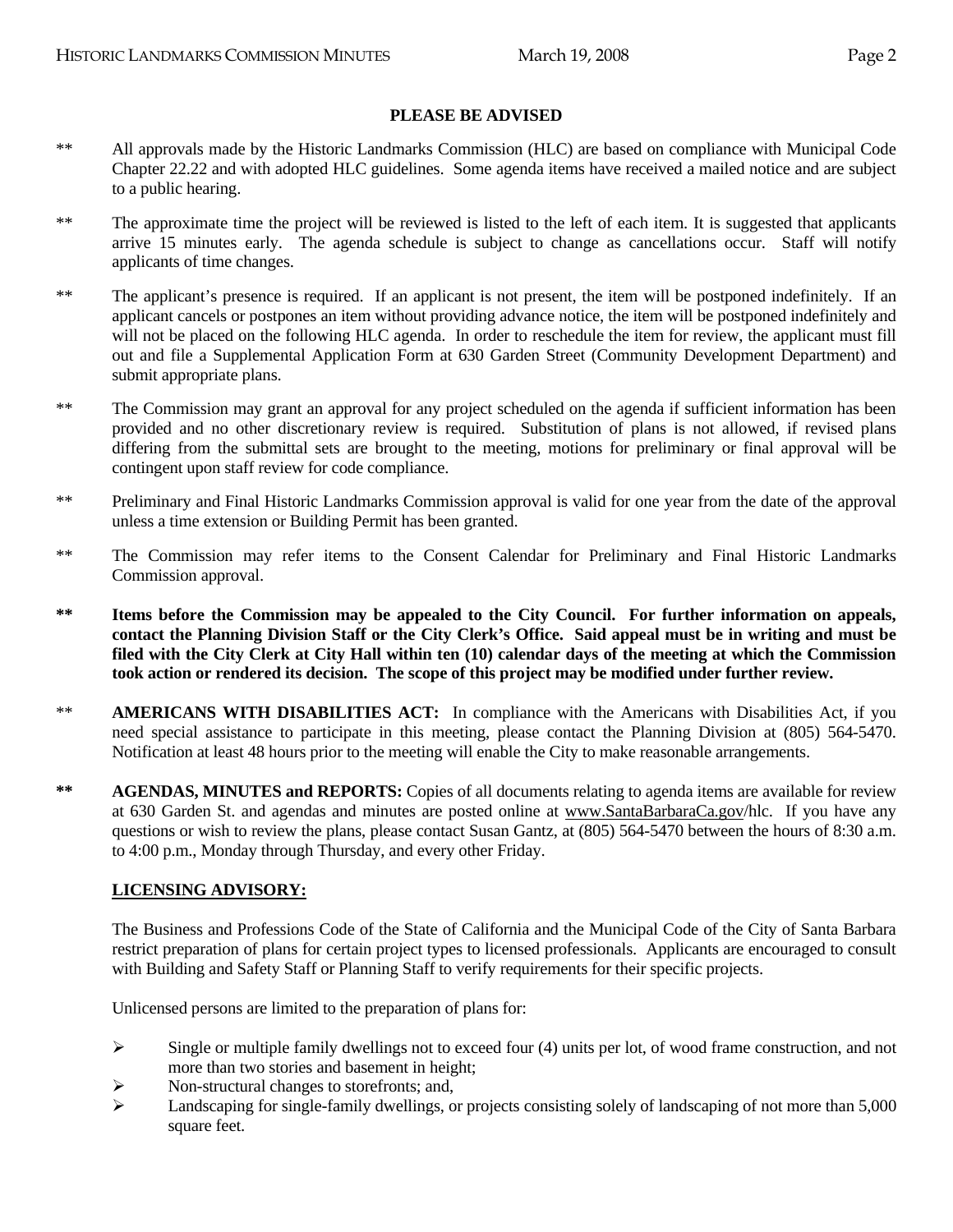### **NOTICE:**

- A. That on Friday, March 14, 2008, at 4:00 P.M., this Agenda was duly posted on the indoor and outdoor bulletin boards at the Community Development Department, 630 Garden Street, and online at www.SantaBarbaraCa.gov/hlc.
- B. This regular meeting of the Historic Landmarks Commission broadcasted live and will rebroadcast in its entirety on Friday at 1:00 P.M. and again the following Friday at 1:00 P.M. on Channel 18.

### **GENERAL BUSINESS (1:33):**

A. Public Comment:

Any member of the public may address the Historic Landmarks Commission for up to two minutes on any subject within their jurisdiction that is not scheduled for a public discussion before the Board on that day. The total time for this item is ten minutes. (Public comment for items scheduled on today's agenda will be taken at the time the item is heard.)

No public comment.

B. Approval of the minutes of the Historic Landmarks Commission meeting of March 5, 2008.

**Motion: Approval of the minutes of the Historic Landmarks Commission meeting of March 5, 2008.** 

- Action: Boucher/Adams, 5/0/1. (La Voie abstained. Hausz/Murray/Pujo absent.) Motion carried.
- C. Consent Calendar.

| <b>Motion:</b> | Ratify the Consent Calendar as reviewed by Donald Sharpe.         |  |
|----------------|-------------------------------------------------------------------|--|
| Action:        | Boucher/Adams, 6/0/0. (Hausz/Murray/Pujo absent.) Motion carried. |  |

- D. Announcements, requests by applicants for continuances and withdrawals, future agenda items, and appeals.
	- 1. Ms. Gantz made the following announcements:
		- a) Commissioners Hausz, Murray and Pujo would be absent from the meeting. However, Commissioner Hausz would be present for Item 9, 210 W. Carrillo Street, since Commissioners Adams and Sharpe would need to step down from that item.
		- b) Item 5 on the agenda at 209 E. Pedregosa Street was indefinitely postponed at the applicant's request. Item E. 1535 Santa Barbara Street, from the Consent Calendar would replace that time slot on the agenda.
		- c) There would be an EPV Guidelines Subcommittee meeting at 10 a.m. on March 26, 2008, at 630 Garden Street in the Fishbowl Conference Room.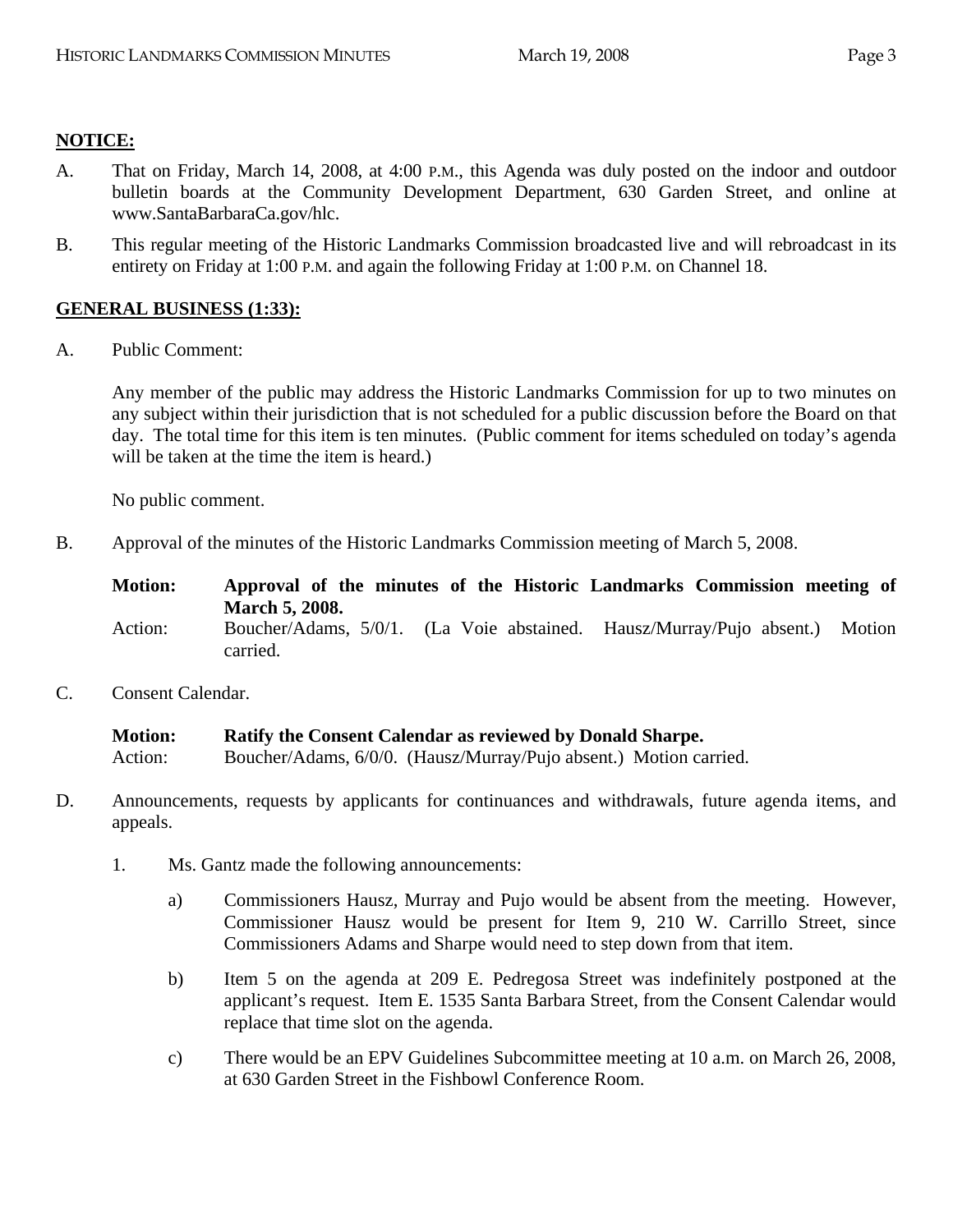- d) A semi-annual Joint City Council/Planning Commission meeting has been scheduled at the David Gebhard Public Meeting Room from 2:00 p.m. to 4:30 p.m. on Thursday, March 27th to discuss workload management. The Design Review Chairs were also invited to attend.
- 2. Chair La Voie requested to meet with Kathleen Kennedy, Associate Planner, assigned to Item 9 on the agenda, 210 W. Carrillo Street, to discuss the memorandum received from her with regard to that project. Jaime Limón, Senior Planner, stated that, during the hearing for that item, the Chair was welcome to inquire.
- E. Subcommittee Reports.
	- 1. Commissioner Adams reported that the draft update to the EPV Guidelines plants list was well on its way to being completed.
	- 2. Mr. Jacobus reported that the Survey Subcommittee met in the morning. Pam Post and Tim Hazeltine, Historical Consultants, informed the Subcommittee on the progress of the Lower Riviera historical survey, which should be completed in August, 2008. Also discussed was verifying the data found in the Waterfront and Bungalow Haven surveys to correct any errors. Volunteers from the Pearl Chase Society may assist with this task. The corrected data collected could then be presented to the City Council for possible landmark designations.
- F. Possible Ordinance Violations.

No violations reported.

### **ARCHAEOLOGY REPORT**

- 1. 182 LA VISTA GRANDE E-1 Zone
- **(1:40)** Assessor's Parcel Number: 015-130-001 Application Number: MST2008-00037 Owner: David C. Nordahl Applicant: Larry Clark

(Proposal to replace a 5' 10" retaining wall at the front of a one-acre parcel in the Hillside Design District developed with a 2,623 square foot single-family residence. Staff Hearing Officer approval of a zoning modification for an overheight wall within 10 feet of the front property line is requested.)

### **(Review of Phase I Archaeological Resources Report prepared by John F. Romani of Compass Rose.)**

Staff comments: Susan Gantz, Planning Technician II, stated that Dr. Glassow reviewed the report and concluded that the archaeological investigation supports the report's conclusions and recommendations that, because the proposed project will have no impact on cultural resources, no additional studies are recommended at this time.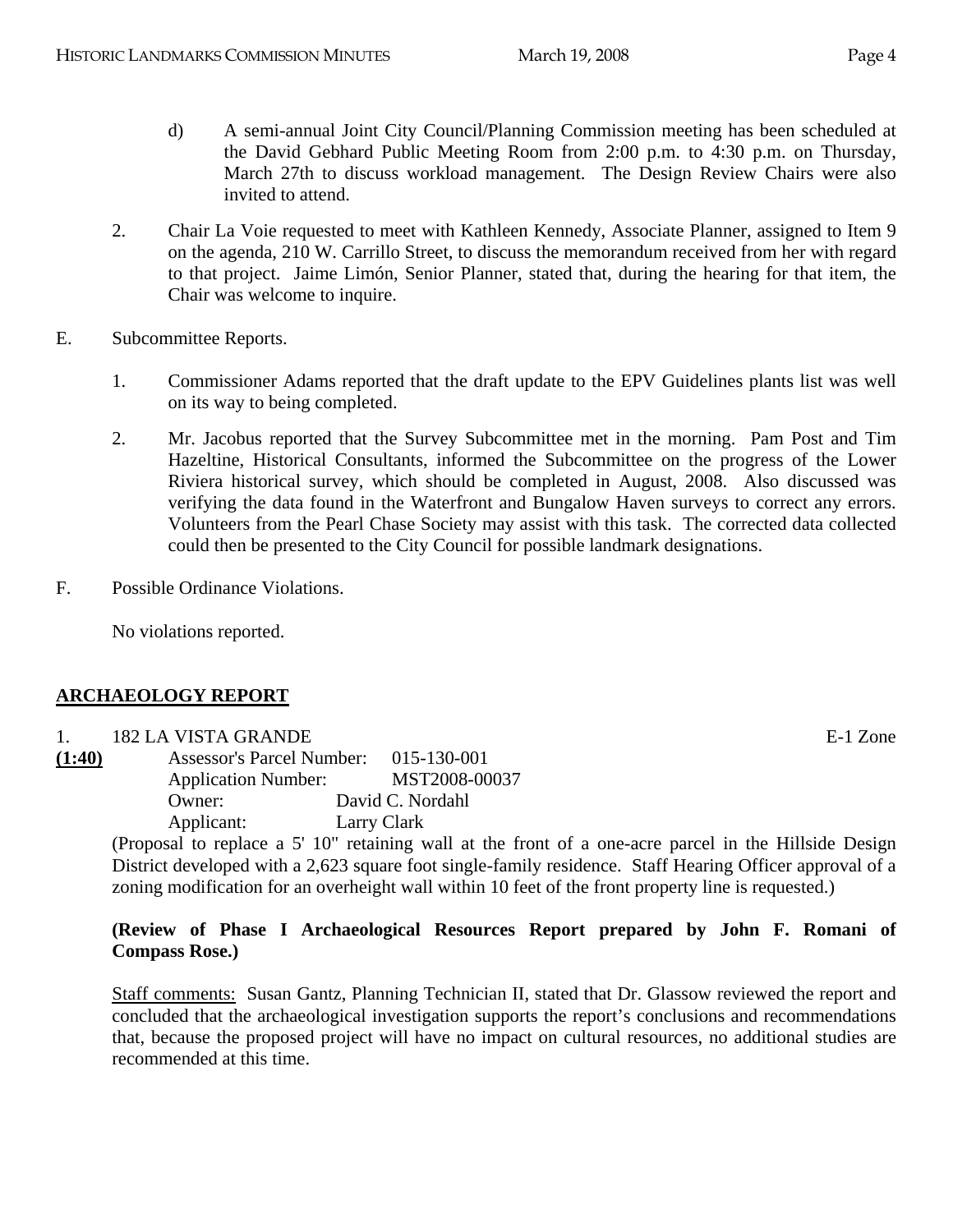**Motion: To accept the report as presented.**  Action: Adams/Sharpe, 6/0/0. (Hausz/Murray/Pujo absent.) Motion carried.

### **\*\* THE COMMISSION RECESSED FROM 1:41 P.M. TO 1:53 P.M. \*\***

# **HISTORIC STRUCTURES REPORT**

### 2. 1978 MISSION RIDGE RD A-1 Zone

**(1:53)** Assessor's Parcel Number: 019-083-001 Application Number: MST2006-00375 Owner: Farrokh Nazerian Architect: Henry Lenny

> (Proposed demolition of an existing two car 400 square foot garage and construction of a new 920 square foot four-car garage. Project requires a modification to construct more than 750 square feet of garage floor area.)

### **(Review of Historic Structures/Sites Report prepared by Alexandra C. Cole, Preservation Planning Associates.)**

Present: Alexandra Cole, Historical Consultant Henry Lenny, Architect

Staff comments: Jake Jacobus, Urban Historian, stated that Staff has read the report and agrees with its conclusion that a garage of this size and scale, as well as the proposed placement of the garage, would not negatively impact the potentially historic resource. Staff has concluded that the structure is a candidate for Landmark status and does not agree with the report's finding that it is only a Structure of Merit.

Public comment opened at 2:04 p.m.

Kellam de Forest, local resident, commented that he believed the landscape was designed by his father Lockwood de Forest, Jr. The 1912 tunnel on page 3 of the report is identified as Cold Springs Tunnel, but Mr. de Forest believed it was wrongly named in the report. Mr. de Forest did not agree with the statements on pages 11 and 12 that most of the buildings designed by the firm had been commercial or public in nature.

Public comment closed at 2:07 p.m.

Straw vote: How many Commissioners agree that the structure is worthy of landmark status? 5/1.

**Motion: Continued indefinitely with the following comments: 1)** The report should address the complete scope of planned work and all the proposed changes to the residence and garage on the site. **2)** The report should address the landscape plan as to whether it was designed by Lockwood de Forest, Jr. If so, include: a) How much of the original landscape survived; b) what the original design intent was; and c) how the proposed modifications may affect that original design intent. **3)** The structure should be included in a future meeting agenda for possible placement on the City's List of Potential Historic Resources. Action: Boucher/Sharpe, 6/0/0. (Hausz/Murray/Pujo absent.) Motion carried.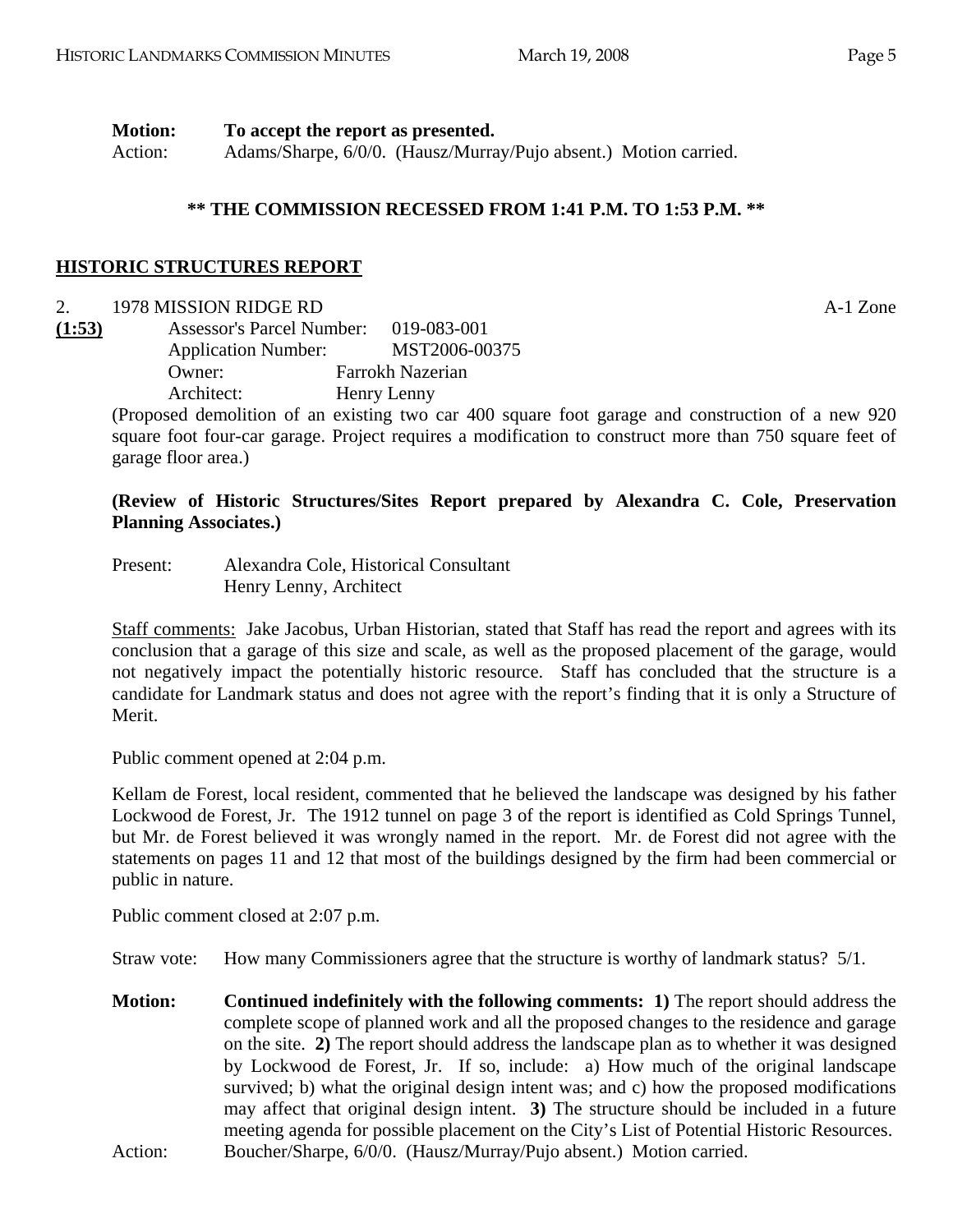#### **PRELIMINARY REVIEW**

| 3.     | 500 NIÑOS DR               |                                       |  |  |
|--------|----------------------------|---------------------------------------|--|--|
| (2:14) |                            | Assessor's Parcel Number: 017-382-002 |  |  |
|        | <b>Application Number:</b> | MST2000-00707                         |  |  |
|        | Owner:                     | City of Santa Barbara                 |  |  |
|        | Agent:                     | <b>Rich Block</b>                     |  |  |
|        | Agent:                     | <b>Cameron Carey</b>                  |  |  |
|        | Architect:                 | David Mendro                          |  |  |
|        | <b>Business Name:</b>      | Santa Barbara Zoo                     |  |  |

(Construction of a proposed 8,805 square foot, one-story Discovery Pavilion building and a 1,408 square foot addition to the existing administrative building. Three existing buildings, totaling 1,868 square feet, and two existing animal holding facilities would be removed. An existing 1,779 square foot building would be remodeled and incorporated into the new building. The project would result in a net increase of approximately 9,190 square feet of building area.)

### **(PROJECT MUST COMPLY WITH PLANNING COMMISSION RESOLUTION NO. 054-06.)**

| Present: | Richard Block, CEO, Santa Barbara Zoo |
|----------|---------------------------------------|
|          | Andy Neumann, Architect               |
|          | David Mendro, Architect               |

Public comment opened at 2:34 p.m. and, as no one wished to speak, it was closed.

| <b>Motion:</b> | <b>Preliminary Approval of the design.</b> |  |                                                                                      |  |
|----------------|--------------------------------------------|--|--------------------------------------------------------------------------------------|--|
| Action:        |                                            |  | Naylor/Boucher, 5/0/1. (Curtis abstained. Hausz/Murray/Pujo absent.) Motion carried. |  |

### **FINAL REVIEW**

| 4.     | 813 ANACAPA ST                                    |                                                                                                    | $C-2$ Zone |
|--------|---------------------------------------------------|----------------------------------------------------------------------------------------------------|------------|
| (2:36) | <b>Assessor's Parcel Number:</b>                  | 037-052-033                                                                                        |            |
|        | <b>Application Number:</b>                        | MST2007-00490                                                                                      |            |
|        | Owner:                                            | SIMA El Paseo, LP                                                                                  |            |
|        | Applicant:                                        | Chris Vigilante, Regional Director of Operations                                                   |            |
|        | Applicant:                                        | Bernard Rosenson, President, Wine Cask Inc.                                                        |            |
|        | <b>Preservation Planning Associates</b><br>Agent: |                                                                                                    |            |
|        | Landscape Architect: Bob Cunningham               |                                                                                                    |            |
|        | <b>Business Name:</b>                             | <b>Wine Cask Restaurant</b>                                                                        |            |
|        |                                                   | (This structure is a City Landmark and is on the National Register of Historic Places: "El Paseo." |            |

Unpermitted exterior changes to El Paseo's Wine Cask restaurant including the removal of an existing 80-foot tall eucalyptus tree, removal of the courtyard fountain, replacement of stone pavers, removal of landscaping, repainting building in courtyard, replacement of courtyard lighting, and outdoor dining furniture, plant holders, and portable heaters. This is to abate enforcement case ENF2007-00873 initiated on 8-27-07.)

### **(Final approval of the patio furniture, umbrellas, and heaters is requested.)**

Present: Bernard Rosenson, Owner of Wine Cask

P-R/SD-3 Zone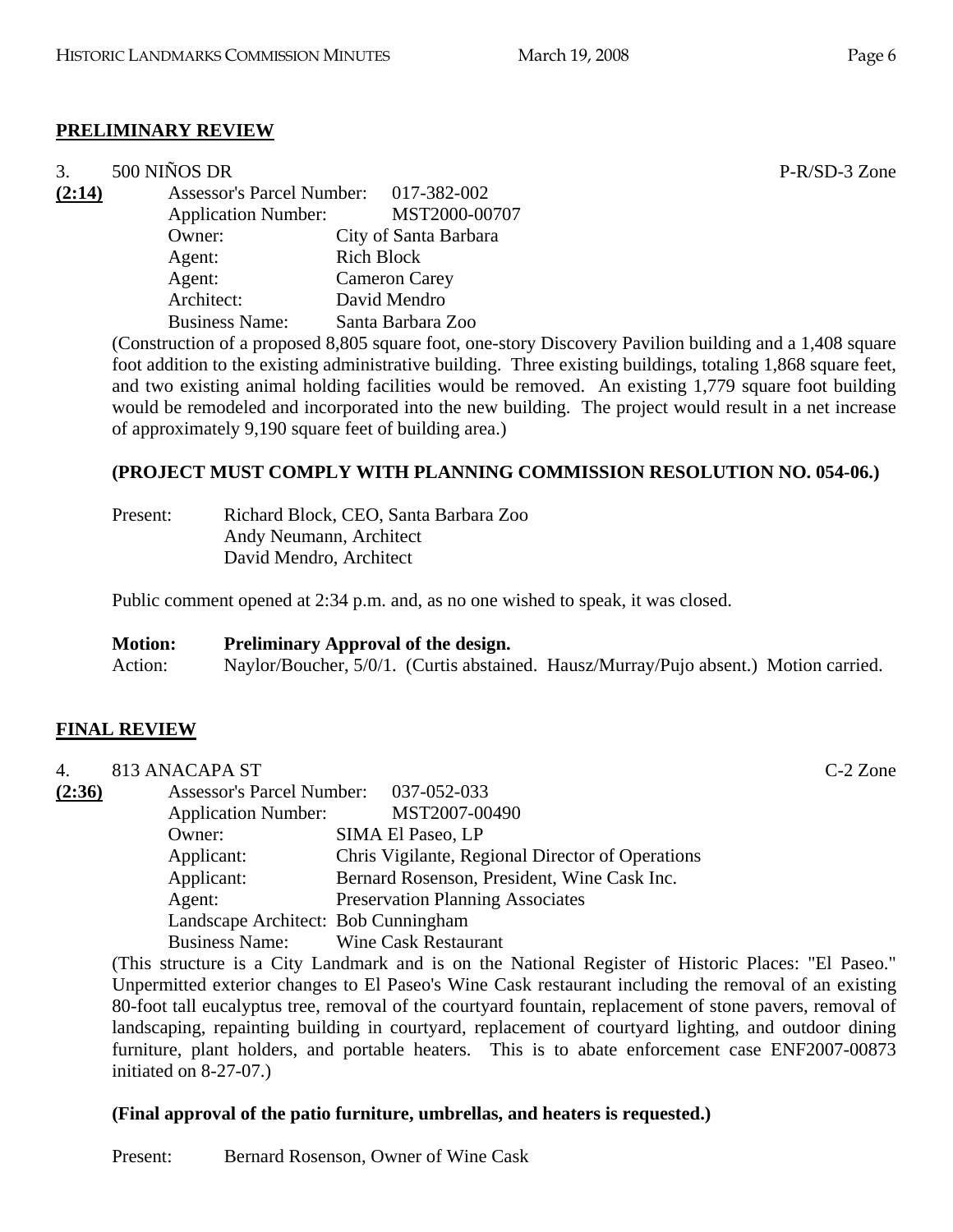Action: Adams/Sharpe, 6/0/0. (Hausz/Murray/Pujo absent.) Motion carried.

# **CONCEPT REVIEW – NEW: PUBLIC HEARING**

5. 209 E PEDREGOSA ST

| <b>Assessor's Parcel Number:</b> | 025-382-009                   |
|----------------------------------|-------------------------------|
| <b>Application Number:</b>       | MST2008-00074                 |
| Owner:                           | Gary R. Ricks, Trustee 5-5-89 |
| Architect:                       | Y. S. Kim                     |
|                                  |                               |

(This structure is on the City's List of Potential Historic Resources: "Palmer House." Proposal to add four roof dormers, second floor roof deck, two exterior spiral staircases, and an internal stairway to create a second floor consisting of a 1,110 square foot master bedroom suite with sitting area. Also proposed is to lower the hedge heights at the two front property lines to 3.5' maximum and to remove an existing shed from the front yard setback. The proposed project will result in 6,506 square feet of development on a 33,750 square foot parcel.)

### **(PROJECT REQUIRES ENVIRONMENTAL ASSESSMENT.)**

**This item was postponed indefinitely at the applicant's request.** 

# **\*\* THE COMMISSION RECESSED FROM 2:47 P.M. TO 3:00 P.M. \*\***

### **REVIEW AFTER FINAL – REFERRED FROM THE CONSENT CALENDAR, ITEM E**

#### 1535 SANTA BARBARA ST R-3 Zone

**(3:00)** Assessor's Parcel Number: 027-241-005 Application Number: MST2007-00266 Owner: The Unitarian Society of Santa Barbara Architect: Peikert Group Architects Landscape Architect: Robert Fowler

(This is on the City's List of Potential Historic Resources: "Unitarian Church." Proposal for a partial interior remodel of three existing buildings; accessibility and upgrading of architectural finishes; replacement of 11 windows in the Parish Hall; adding a new terrace with new 678 square foot storage room below; and landscape and hardscape improvements in the Jefferson Hall Courtyard.)

#### **(Review After Final of changes to omit fountain, add a concrete bench, replace approved brick pavers with stamped concrete, and straighten the top of the terrace walls.)**

Present: April Palencia, Peikert Group Architects Alexandra Cole, Historic Consultant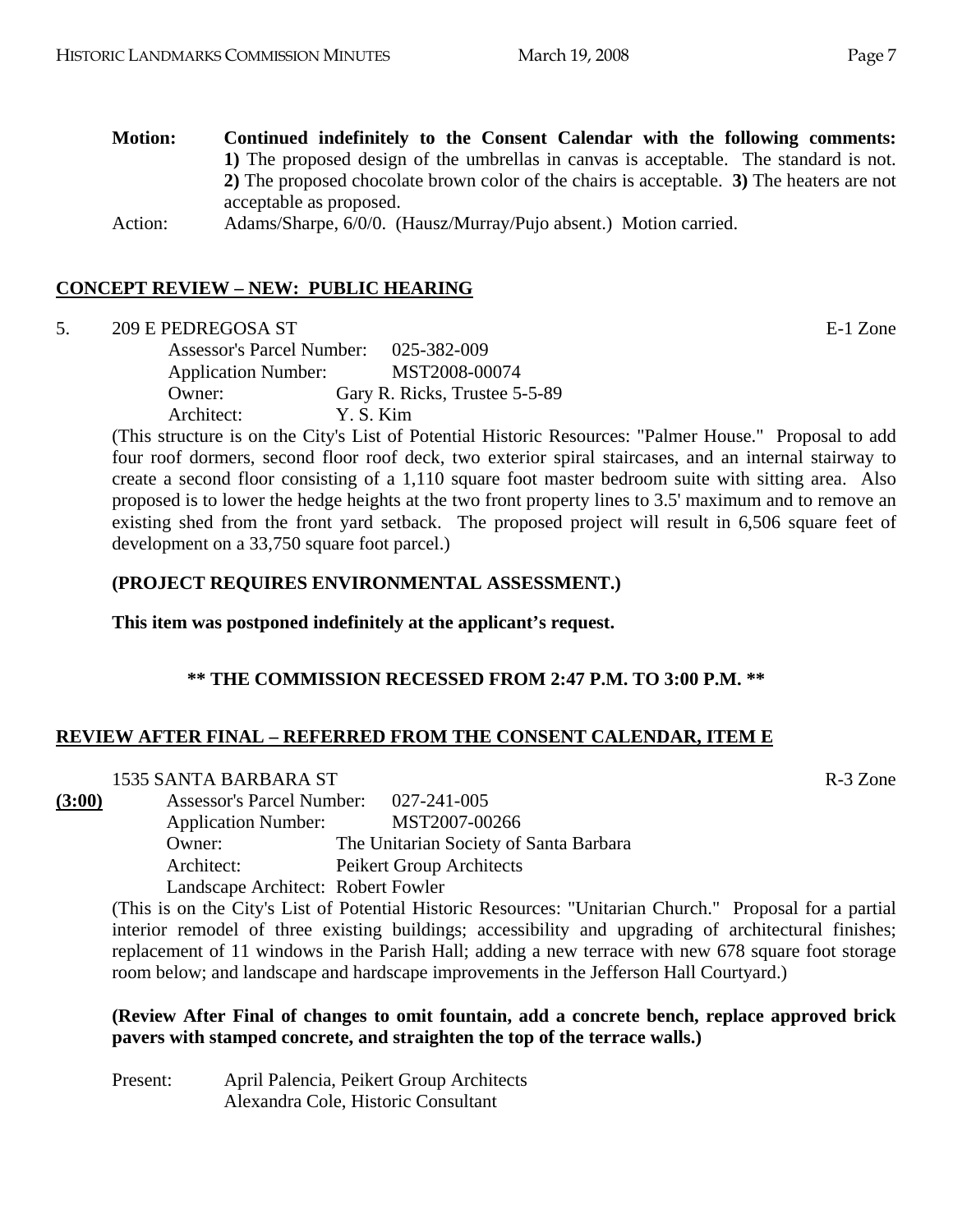**Motion: Continued two weeks to the Consent Calendar with the following comments: 1)** A simple bench does not work well within its context. It was suggested to place a different focal point in the center of the wall to break it up or propose a more decorative bench. **2)** Stamped, colored concrete is not appropriate in El Pueblo Viejo Landmark District. Plain scored colored concrete would be more suitable. It was suggested to incorporate a brick border to soften the concrete and make it more traditional, in keeping with the building. **3)** The wall should either retain the shape that was previously approved or the columns (pilasters) along the wall should be removed. Action: Adams/Sharpe, 6/0/0. (Hausz/Murray/Pujo absent.) Motion carried.

### **CONCEPT REVIEW - CONTINUED**

### 6. 634 SANTA BARBARA ST C-M Zone

| <b>Assessor's Parcel Number:</b> | 031-152-001                    |
|----------------------------------|--------------------------------|
| <b>Application Number:</b>       | MST2008-00095                  |
| Owner:                           | <b>Milton Schmerzler Trust</b> |
| Designer:                        | J. Grant Design Studio         |
| Contractor:                      | <b>Skye Line Construction</b>  |
|                                  |                                |

(Proposal to demolish an existing 195 square foot exterior canopy and replace with a new 315 square foot canopy, repave disturbed area, and install new 180 square foot planter area on Santa Barbara Street. Abatement of approximately four cubic yards of contaminated soil to be completed under a separate application in accordance with County of Santa Barbara Hazardous Materials Unit guidelines.)

# **(Second Concept Review.)**

# **(ACTION MAY BE TAKEN IF SUFFICIENT INFORMATION IS PROVIDED.)**

| <b>Motion:</b> | Continued indefinitely due to the applicant's absence.             |
|----------------|--------------------------------------------------------------------|
| Action:        | Boucher/Naylor, 6/0/0. (Hausz/Murray/Pujo absent.) Motion carried. |

# **CONCEPT REVIEW - CONTINUED**

7. 16 E CARRILLO ST C-2 Zone

**(3:22)** Assessor's Parcel Number: 039-322-044 Application Number: MST2008-00055 Owner: Masonic Properties Santa Barbara, Inc. Applicant: Gil García Business Name: Santa Barbara Bank & Trust

(This structure is on the City's List of Potential Historic Resources: "Masonic Temple." Proposal to relocate an existing ATM, replace a storefront window, add new plant pots and light fixtures, and paint a colored band on the exterior of the office of Santa Barbara Bank & Trust.)

# **(Third Concept Review.)**

# **(ACTION MAY BE TAKEN IF SUFFICIENT INFORMATION IS PROVIDED.)**

Present: Gil García, Applicant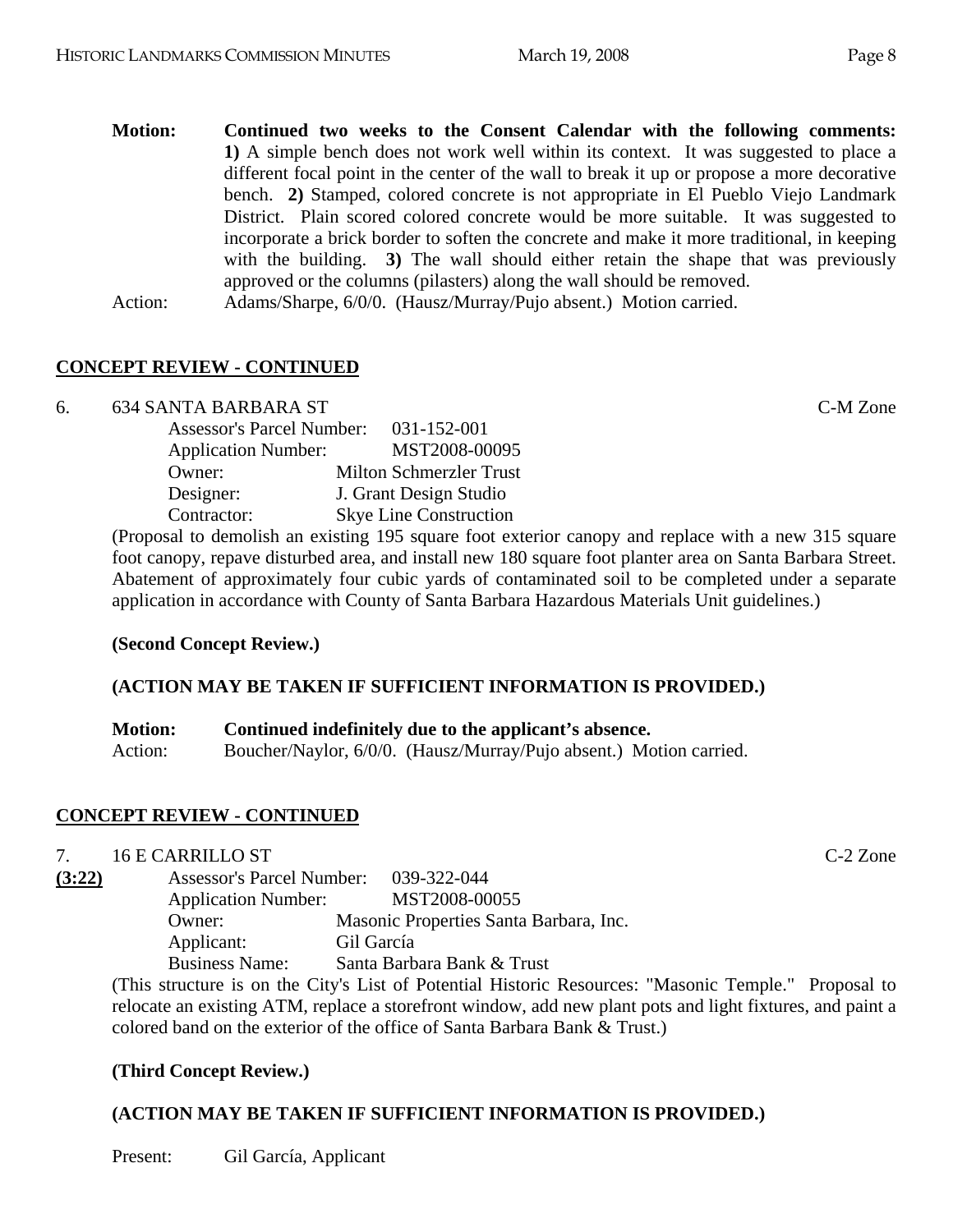Public comment opened at 3:29 p.m.

Kellam de Forest, local resident, commented that the anything done with the space should indicate support of the columns that are on top.

Ms. Gantz acknowledged receipt of a letter from Paula Westbury in opposition to the project.

Public comment closed at 3:30 p.m.

**Motion: Preliminary Approval of Scheme C and continued two weeks to the Consent Calendar with the following conditions: 1)** Omit the middle window/rectangular opening and, in its place, propose a commemorative plaque of significant size, documenting and commemorating the presence of the Masons in Santa Barbara and at this location. **2)** The lanterns shall be more elaborate or smaller, and mounted higher on the building by about a foot.

Action: Boucher/Naylor, 6/0/0. (Hausz/Murray/Pujo absent.) Motion carried.

### **CONCEPT REVIEW - CONTINUED**

| 1903 STATE ST | $C-2$ Zone |
|---------------|------------|
|---------------|------------|

| (3:42) |                            | Assessor's Parcel Number: 025-371-012                                                                 |
|--------|----------------------------|-------------------------------------------------------------------------------------------------------|
|        | <b>Application Number:</b> | MST2008-00070                                                                                         |
|        | Owner:                     | Harrison Bull                                                                                         |
|        | Architect:                 | <b>Charles McClure, Landscape Architect</b>                                                           |
|        | <b>Business Name:</b>      | Re/Max                                                                                                |
|        |                            | (Proposal for approval of an as-built landscape plan and lighting to abate ENF2006-00615. Approval of |
|        |                            | as-built signage to be reviewed by the Sign Committee.)                                               |

**(Second Concept Review.)** 

| Present: | Harrison and Diana Bull and Adam Zetter, Property Owners |
|----------|----------------------------------------------------------|
|          | Charles McClure, Landscape Architect                     |
|          | Diana Crockett, McDermott-Crockett Mortuary Owner        |
|          | Maggi Walker, City Enforcement Officer                   |

Public comment opened at 4:03 p.m.

Kathiann Brown, local resident, commented that she hopes the owners, in compliance with the City's Tree Ordinance, will prune the trees appropriately.

Diana Bull, property co-owner, commented that Pedregosa and Mission Streets do not have a canopy of trees and the argument that the removed trees should be replaced with the same type of canopy trees due to the site's surroundings is not valid.

Adam Zetter, project partner, commented that the owners believed that the removal of the trees in question would make the building look better and the they thought it would be something the City would want to have done.

Public comment closed at 4:07 p.m.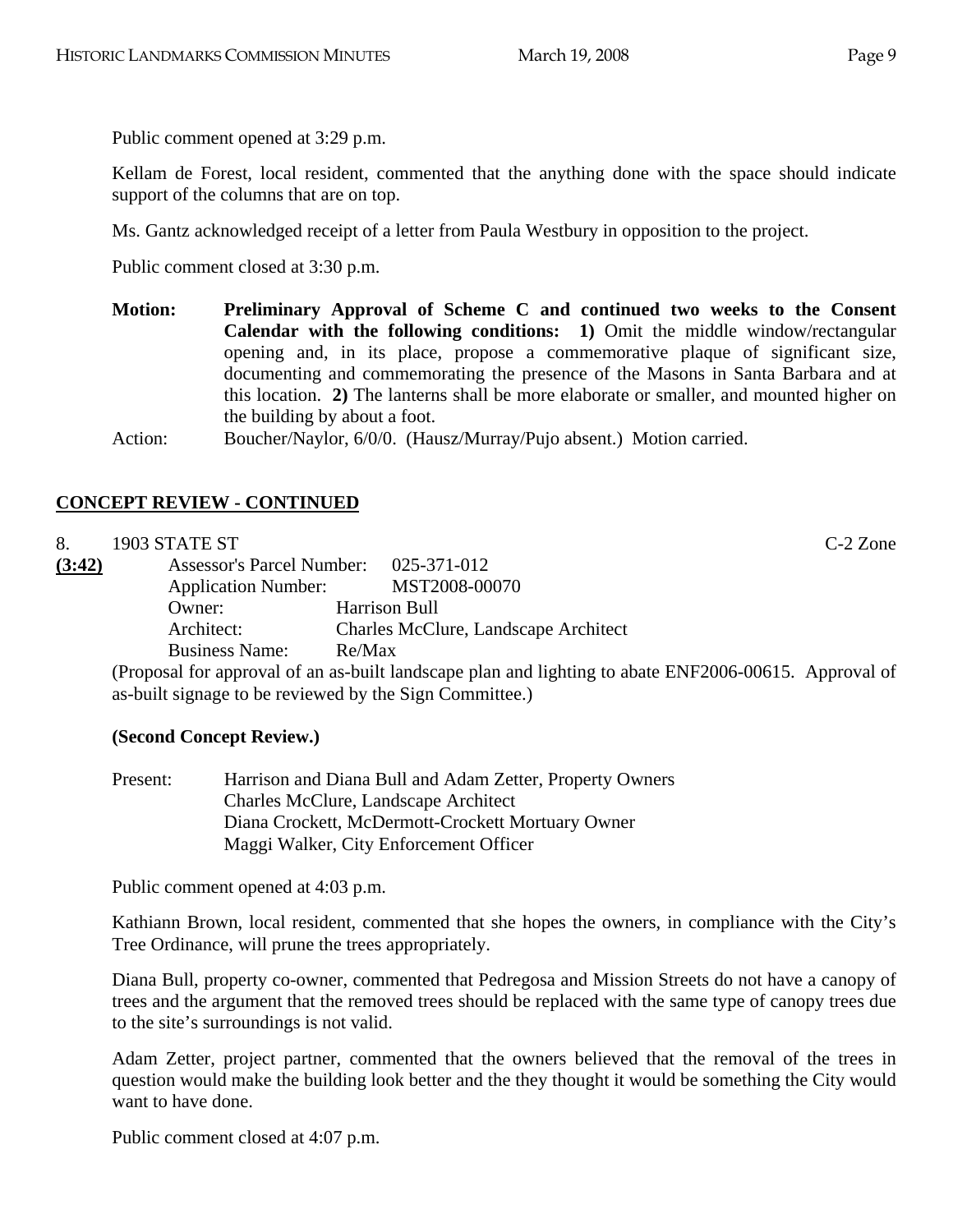Straw votes: How many Commissioners agree with the motion previously made at the February  $20<sup>th</sup>$ meeting? (i.e., the landscape plan should be proposed for the same number of trees as previously existed on the site, with adequate foundation planting, and framing and screening of the building.) 6/0.

> How many Commissioners would agree to allow a different location of the replacement trees somewhere in the front of the building? 6/0.

> How many Commissioners feel comfortable with the amount of street trees that exist? 6/0.

**Motion: Continued indefinitely with the following comments: 1)** Provide a landscape plan indicating the replacement of three trees as previously existed on the site, not necessarily the same species. The plan should show that landscaping will mitigate the appearance of the nonconforming handrail. **2)** Provide additional foundation planting for the framing and screening of the building.

Action: Sharpe/Adams, 6/0/1. (Hausz abstained. Murray/Pujo absent.) Motion carried.

Commission comments in reviewing the plans dated May 23, 2005: The handrails along the handicap ramp shown on the plans that were approved by the Commission were existing. The current handrails appear to match and they are indicated as 2 inch round handrails, with no change. The handrails along the south corner of the porch were also indicated as existing handrails, with no change, and were drawn as a typical top and bottom rail with vertical pickets, and do not have the extensions required for handicap access. The handrail design on the ramp would not have been approved by the Commission in the past twelve years. (It was noted that this change was not made by the current property owner.) The plans indicate existing landscape with no change. The landscape for the parking lot was indicated as requested.

### **\*\* THE COMMISSION RECESSED FROM 4:34 P.M. TO 4:42 P.M. \*\***

### **CONCEPT REVIEW - CONTINUED**

9. 210 W CARRILLO ST C-2 Zone

| <b>Assessor's Parcel Number:</b> | 039-271-025         |
|----------------------------------|---------------------|
| <b>Application Number:</b>       | MST2007-00554       |
| Owner:                           | Old Town Mall       |
| Owner:                           | <b>Steve Delson</b> |
| Architect:                       | Conceptual Motion   |
|                                  |                     |

(This is a revised project. Proposal for demolition of the existing Radio Square shopping center which consists of 18,547 square feet of commercial square footage and the construction of a new three-story mixed-use development. The proposed project will be comprised of 12,851 square feet (net) of commercial space and two levels of underground parking with 122 parking spaces. There will be a total of 32 residential condominium units (27 market rate and 5 affordable). A modification to allow the 5 bonus density affordable units is requested. The project site is a 1.17 acre lot located in El Pueblo Viejo Landmark District. The previous proposal under MST2005-00772 has been withdrawn.)

#### **(Fourth Concept Review.)**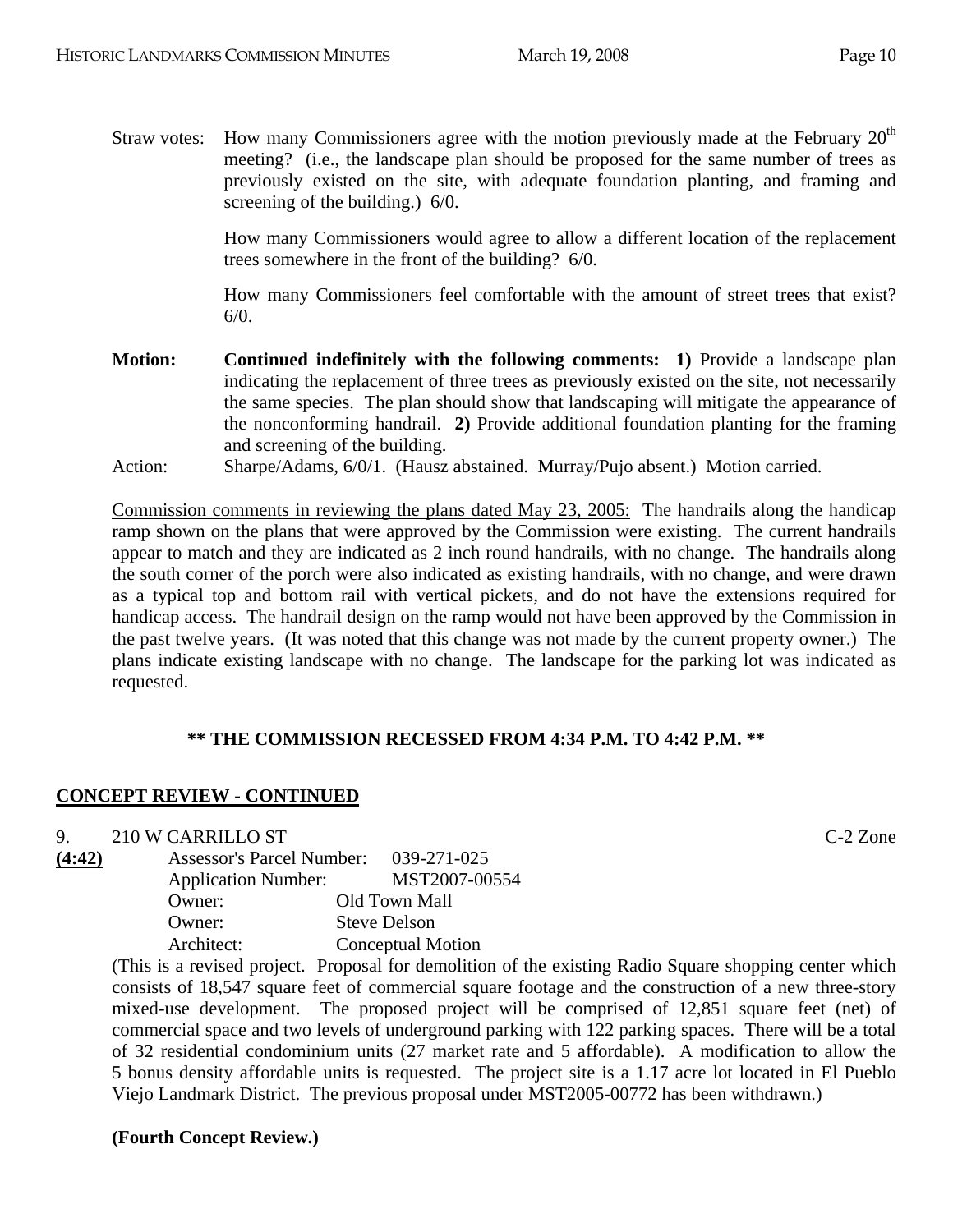### **(COMMENTS ONLY, PROJECT REQUIRES ENVIRONMENTAL ASSESSMENT AND PLANNING COMMISSION APPROVAL OF A TENTATIVE SUBDIVISION MAP AND A MODIFICATION TO ALLOW BONUS DENSITY UNITS.)**

Present: Steve Yates, Gerhard Mayer, and Dan Weber, Conceptual Motion Steve Delson and Ian Brown, Owners Alexandra Cole, Historical Consultant Kathleen Kennedy, Associate Planner

Public comment opened at 5:07 p.m.

Kellam de Forest, local resident, commented on the project's mass and felt that it should not imitate downtown State Street. He suggested that there be a mix of heights, and the plaza on the street should be more formal and square.

Public comment closed at 5:09 p.m.

Straw vote: How many Commissioners feel that the project is fine the way it is being proposed? 5/0.

- **Motion: Continued indefinitely to the Planning Commission with the following comments: 1)** What is liked about the project is the strength of the design and its simplicity. It is the hope of the Commission that, as the project develops, it does not get overly fussy in an attempt to try to disguise the mass of the building, which has so far been avoided. Stay in that direction. **2)** The building mass along De La Vina Street is acceptable. **3)** The project is compatible with the neighborhood. **4)** The portion of the building immediately adjacent to the neighborhood to the north needs to be more articulated to bring the building more in scale with the majority of the buildings in the neighborhood. **5)** There remains a concern about the size of courtyards and landscaping provision. **6)** The large building mass in the center should be articulated. **7)** The building mass towards the corner needs to read as a separate building as opposed to an appendage to the large building. **8)** The roof line needs to be modulated so that the building does not have a general appearance of uniform mass. **9)** Significant corners need to be celebrated. **10)** The design and resolution of the corner open space needs further refinement so that it is expressed as a public open space. **11) Regarding the impact to the potential historic resources to the north:** a) A mitigation of the mass of that portion of the building would be an adequate mitigation of any impact to the neighborhood to the north. **b)** Any potential impacts can be mitigated by a modification of the existing design. **12)** Presentations were made indicating the solar access has minimal impact on the adjoining residential neighborhood.
- Action: Naylor/Hausz, 5/0/0. (Adams/Sharpe stepped down. Murray/Pujo absent.) Motion carried.
- G. Adjournment.

| <b>Motion:</b> | To adjourn the meeting.                                                  |
|----------------|--------------------------------------------------------------------------|
| Action:        | Boucher/Hausz, 5/0/0. (Adams/Murray/Pujo/Sharpe absent.) Motion carried. |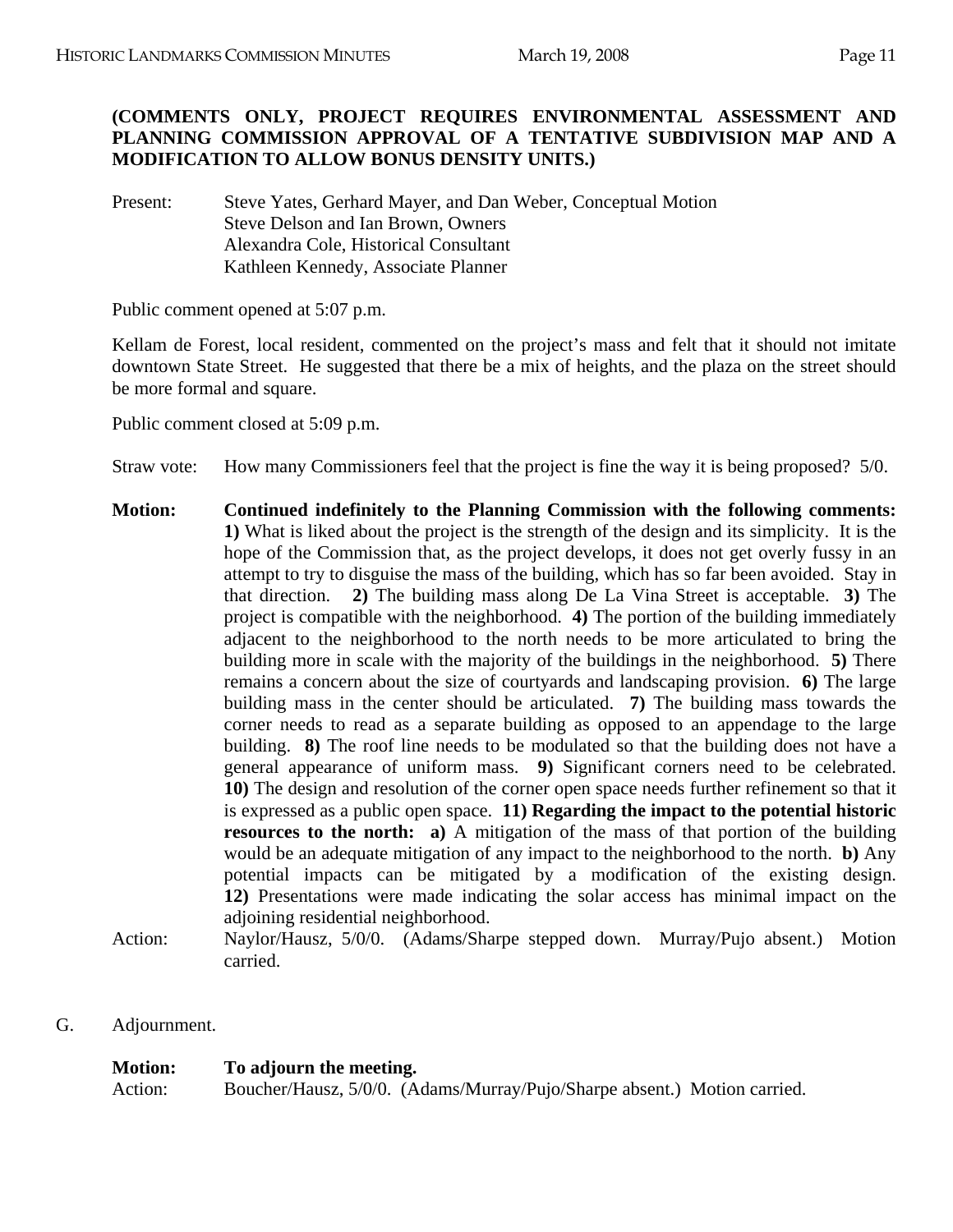# **CONSENT CALENDAR**

### **REVIEW AFTER FINAL**

| A. | 2300 GARDEN ST                   |                                         | E-1 Zone |
|----|----------------------------------|-----------------------------------------|----------|
|    | <b>Assessor's Parcel Number:</b> | 025-140-018                             |          |
|    | <b>Application Number:</b>       | MST2006-00190                           |          |
|    | Owner:                           | <b>SRS Garden Street, LLC</b>           |          |
|    | Applicant:                       | Mary Rose & Associates                  |          |
|    | Architect:                       | Machin & Mead Architecture              |          |
|    | Contractor:                      | <b>Plant Construction Company</b>       |          |
|    | <b>Business Name:</b>            | San Roque High School Garden St. Campus |          |
|    |                                  |                                         |          |

(This structure is on the City's List of Potential Historic Resources. Proposal for seismic, safety, and utility upgrades in the Main Building of San Roque High School. Improvements include seismic strengthening, installation of new fire sprinkler system, accessibility upgrades including the installation of a new elevator, new drinking fountains, and restrooms. Exterior work includes new rooftop penetrations for ventilation, elevator overrun, and new handrails.)

### **(Review After Final of proposed revisions to chimney height, roof vent, and handrail.)**

**Final Approval as submitted of Review After Final of the roof vent and handrail changes only. The proposed revisions to the chimney height were deleted.** 

# **REVIEW AFTER FINAL**

# B. 2300 GARDEN ST E-1 Zone

|            |                            | Assessor's Parcel Number: 025-140-018 |
|------------|----------------------------|---------------------------------------|
|            | <b>Application Number:</b> | MST2005-00241                         |
| Owner:     |                            | SRS Garden Street, LLC                |
| Agent:     |                            | Mary Rose & Associates                |
| Architect: |                            | M <sub>2</sub> Architecture           |
|            | Contractor:                | <b>Plant Construction Company</b>     |
|            | <b>Business Name:</b>      | San Roque School Garden St. Campus    |
|            |                            |                                       |

(Seismic and safety upgrades to the kitchen and cafeteria building, infirmary, bell tower, chapel, mezzanines, and shop buildings at the existing St. Anthony's Seminary High School campus including accessibility improvements, fire sprinklers, interior elevators, removal of hazardous and toxic materials, and underground trenching for utilities. Only very minor exterior changes are proposed.)

### **(Review After Final of proposed changes to new roof penetrations, minor chimney extension, and changes to one door and one window.)**

**Continued two weeks to the Consent Calendar with the following comments: 1)** The four new roof penetrations and change to the door are acceptable. **2)** Restudy the window and chimney.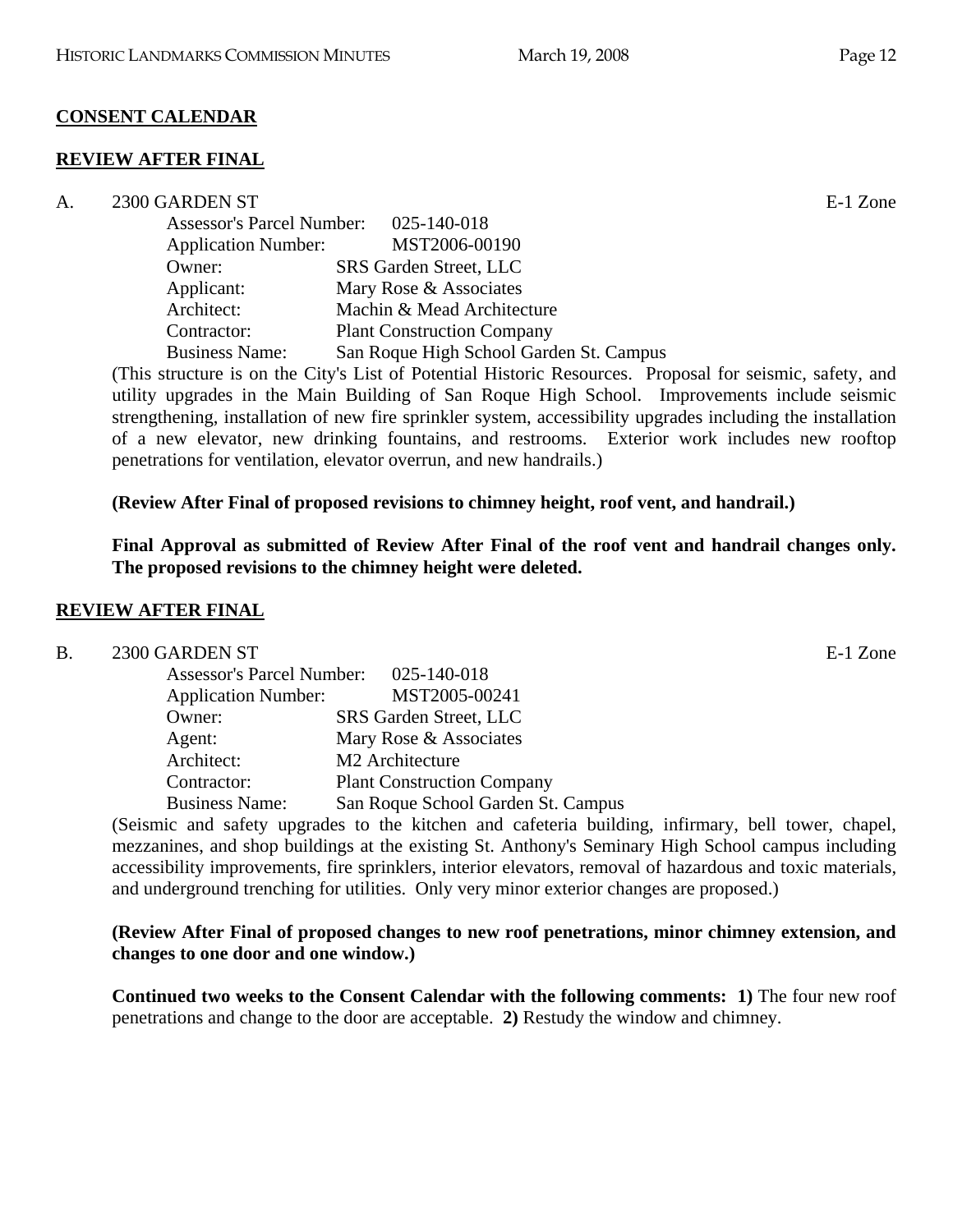### **NEW ITEM**

| $\mathbf{C}$ . | 620 STATE ST                          | C-M Zone                                                                                               |
|----------------|---------------------------------------|--------------------------------------------------------------------------------------------------------|
|                | Assessor's Parcel Number: 037-132-031 |                                                                                                        |
|                | <b>Application Number:</b>            | MST2008-00001                                                                                          |
|                | Owner:                                | Metro 4 Theater Property, LLC                                                                          |
|                |                                       | (Proposal to change an as-built chrome and glass entry storefront system to wood frame. Also proposed  |
|                |                                       | is to replace the valance of the existing awning with new fabric to match the awning. This is to abate |
|                | ENF2007-00916.)                       |                                                                                                        |

#### **Continued to two weeks to April 2, 2008.**

#### **REVIEW AFTER FINAL**

D. 1129 STATE ST C-2 Zone

| <b>Assessor's Parcel Number:</b> | 039-231-037             |
|----------------------------------|-------------------------|
| <b>Application Number:</b>       | MST2007-00568           |
| Owner:                           | <b>SIMA</b> Corporation |
| Architect:                       | Subic & Associates      |
|                                  |                         |

(This is on the City's List of Potential Historic Resources and the California Inventory of Historic Resources: "San Marcos Court Building." Proposal to demolish 985 square feet of commercial floor area in an existing 99,483 square foot commercial building. Proposed alterations include new paint finishes, a new trash enclosure, new exterior floor materials, courtyard landscaping and lighting, a new arched breezeway on W. Anapamu Street, and relocating historic transom windows. Original project was reviewed and approved under MST2006-00197.)

#### **(Review After Final of proposed change to window configuration on parking lot south elevation.)**

#### **Final Approval of Review After Final as submitted.**

#### **REVIEW AFTER FINAL**

| 1535 SANTA BARBARA ST<br>R-3 Zone<br>E. |
|-----------------------------------------|
|-----------------------------------------|

| <b>Assessor's Parcel Number:</b>   | 027-241-005                            |
|------------------------------------|----------------------------------------|
| <b>Application Number:</b>         | MST2007-00266                          |
| Owner:                             | The Unitarian Society of Santa Barbara |
| Architect:                         | Peikert Group Architects               |
| Landscape Architect: Robert Fowler |                                        |

(This is on the City's List of Potential Historic Resources: "Unitarian Church." Proposal for a partial interior remodel of three existing buildings; accessibility and upgrading of architectural finishes; replacement of 11 windows in the Parish Hall; adding a new terrace with new 678 square foot storage room below; and landscape and hardscape improvements in the Jefferson Hall Courtyard.)

**(Review After Final of changes to omit fountain, add a concrete bench, replace approved brick pavers with stamped concrete, and straighten the top of the terrace walls.)** 

**Referred to Full Board.**